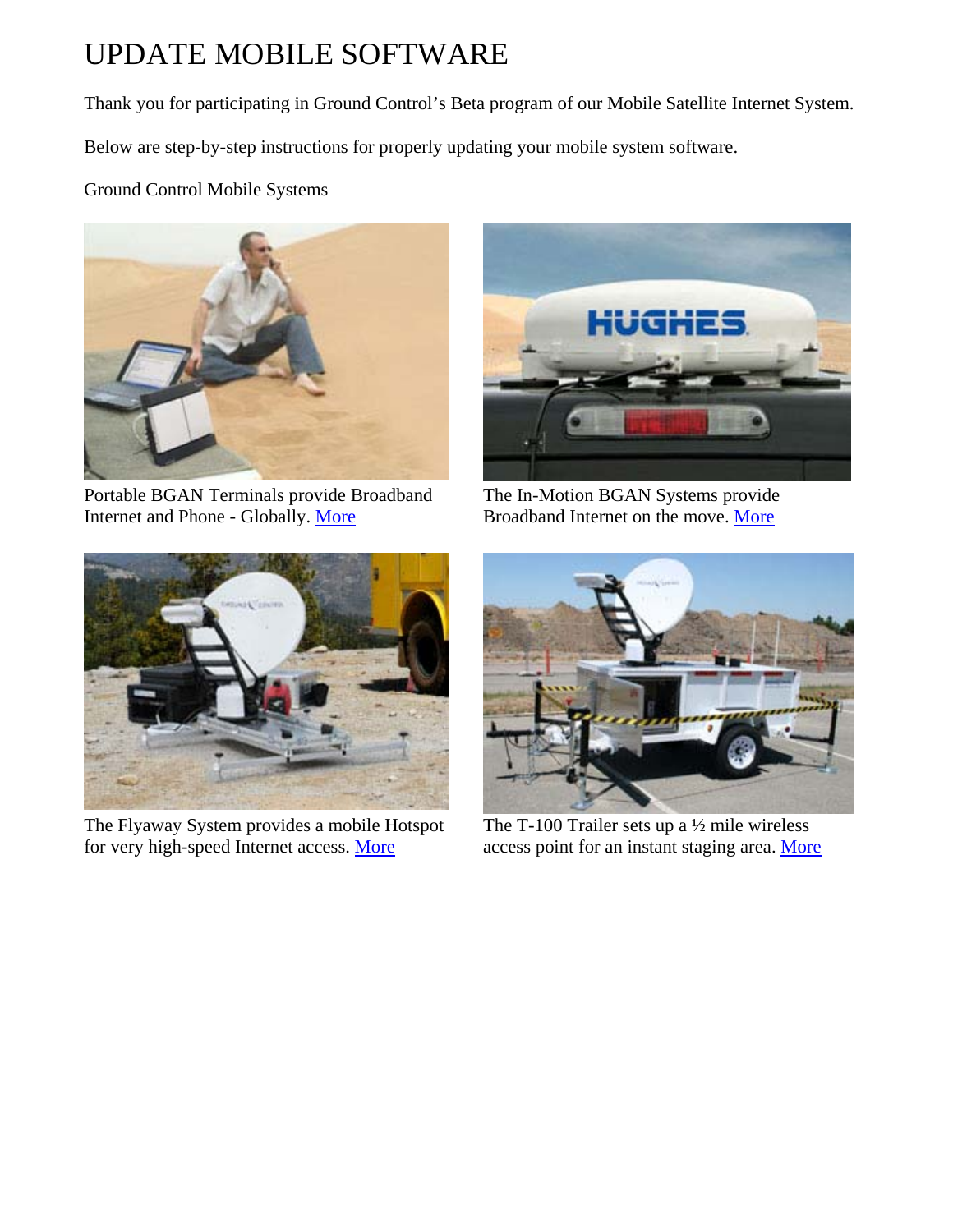### **STEP 1 – Download Software**



Download the version of software you wish to update your mobile mount to from this web page: http://www.groundcontrol.com/beta

Note that the software "revisions" are the actual date and time of the software build.

Make sure that you download it to your computer desktop. Problems have been reported of trying to run the Updater program from an different drive than C:

#### STEP 2 – Unzip the software



Extract or Move the contents of this .zip file to the Desktop.

### STEP 3 – Check Connections

Make sure the computer is connected to the Router, as well as the MMS dish. Both computer and the Dish should be connected to any of router ports 1-4.

IMPORTANT – Test the connection to the dish by typing in 192.168.1.2 to make sure your dish is responding.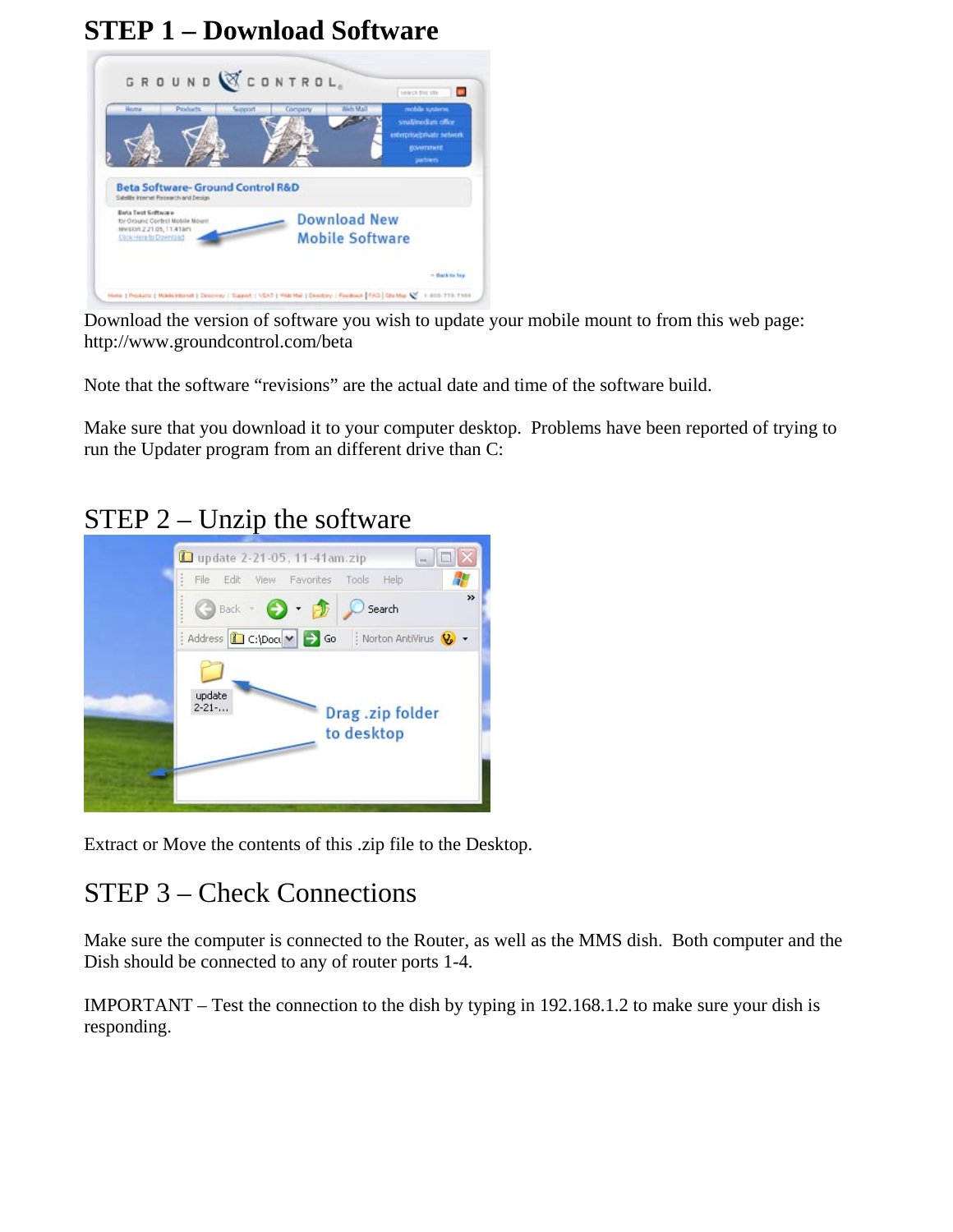|                                                                                                                                                                                                                            | Edit<br>View<br>Favorites                                          | Tools<br>Help | Ground Control Dish Status - Microsoft Internet Explorer                        |  |            |  |  |
|----------------------------------------------------------------------------------------------------------------------------------------------------------------------------------------------------------------------------|--------------------------------------------------------------------|---------------|---------------------------------------------------------------------------------|--|------------|--|--|
|                                                                                                                                                                                                                            | $\bigodot$ Back $\cdot$ $\bigodot$ $\cdot$ $\bigotimes$ $\bigodot$ |               | O Search <b>A</b> Favorites $\bigotimes$ $\bigotimes$ $\bigotimes$ $\bigotimes$ |  | <u>g e</u> |  |  |
| Address                                                                                                                                                                                                                    | http://192.168.1.2                                                 |               |                                                                                 |  |            |  |  |
| Type in 192.168.1.2 to bring up the<br><b>Dish Main Screen</b>                                                                                                                                                             |                                                                    |               |                                                                                 |  |            |  |  |
| Signal Quality: 53                                                                                                                                                                                                         |                                                                    |               |                                                                                 |  |            |  |  |
| Status:<br>AZ: 7.2 EL: 132.6 SK: -26.9                                                                                                                                                                                     |                                                                    |               |                                                                                 |  |            |  |  |
| Calculated Sky<br>Input Data<br><b>Status</b><br>GPS Signal OK<br><b>TX: 7 RX: 5</b><br>Position<br>GPS: N35.50 W120.73<br>Serial: 10001 Ver: 02.14.05<br>Vehicle Heading: N/A<br>4:00 <sub>pm</sub><br>Mag Azimuth: 130.9 |                                                                    |               |                                                                                 |  |            |  |  |



Inside the folder you just unzipped, run the Update program AutoUpdate.exe. You may wish to read the Revision History file to show you what changes have been made to this version of software.

| AutoUpdate V2.0 |                      |     |  |        |   |                |
|-----------------|----------------------|-----|--|--------|---|----------------|
| IP address:     | 192                  | 168 |  |        | 2 | Find           |
| FileName:       |                      |     |  |        |   | Browse         |
|                 | Reboot when complete |     |  | Update |   | <b>Dismiss</b> |

The AutoUpdate window will appear with the IP address 192.168.1.2 already in the window. This is the IP address of the mobile satellite dish.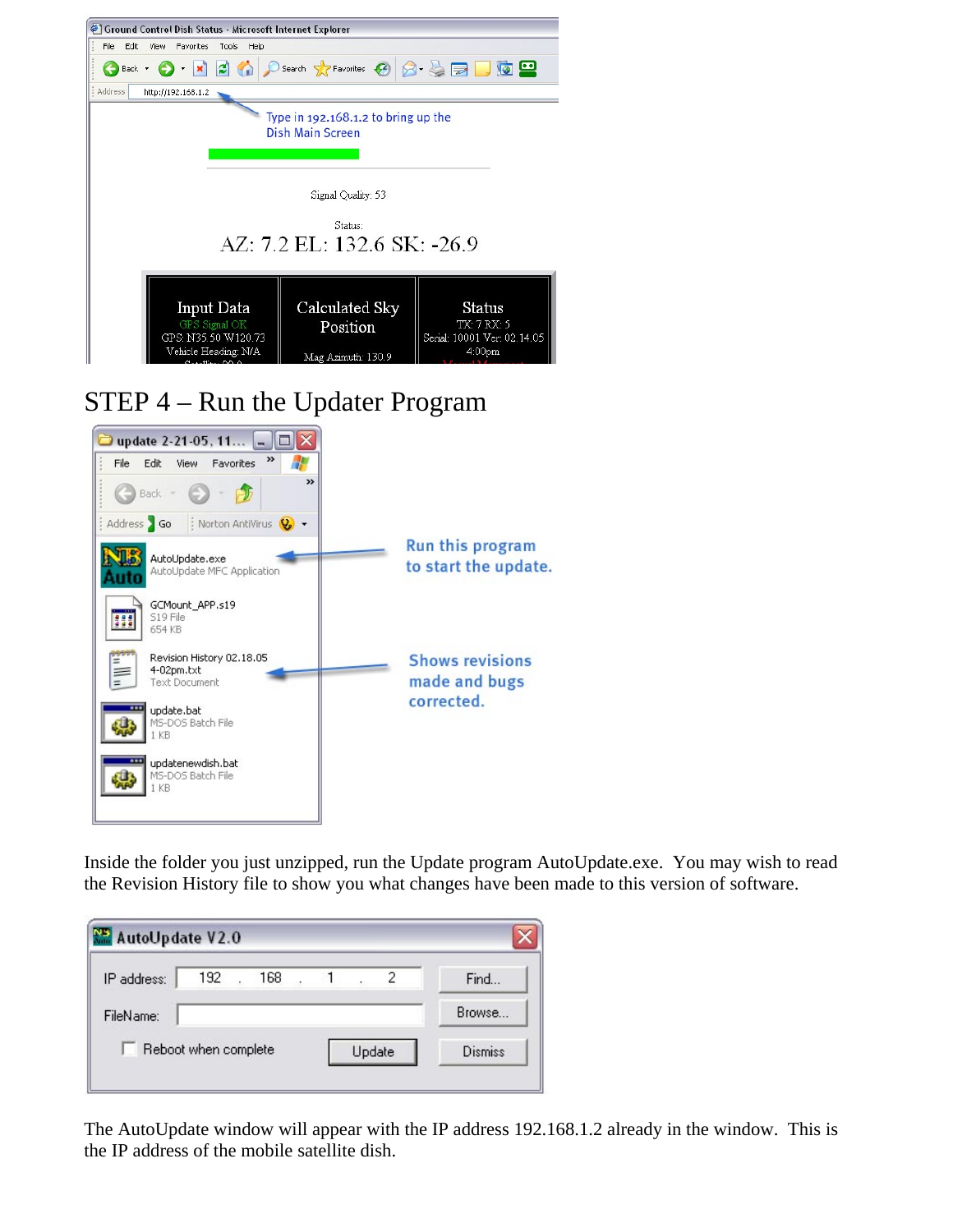| AutoUpdate V2.0                                         |                                 |
|---------------------------------------------------------|---------------------------------|
| $192$ $168$ $1$ $2$<br>IP address:<br>Find              | <b>Click on</b>                 |
| Browse<br>FileName:                                     | <b>Browse to</b><br>locate file |
| Reboot when complete<br>Update<br><b>Dismiss</b>        |                                 |
|                                                         |                                 |
| ?<br>Open                                               |                                 |
| 白づ丽<br>Look in: 0 update 2-21-05, 11-41am               |                                 |
| GCMount_APP.s19<br>Make sure the folder                 |                                 |
| is correct.                                             |                                 |
| Select the only file that                               |                                 |
| is available in the folder                              |                                 |
|                                                         |                                 |
| File name:<br>Open                                      |                                 |
| Cancel<br>Files of type:<br>Application Files *_APP.s19 |                                 |

Make sure that the folder you are looking at is the correct folder. Use the pull down window to change it if you need to. The Open window will not always display the folder that you ran the program from.

| AutoUpdate V2.0 |                                       |                     |        |  |                | File is ready   |
|-----------------|---------------------------------------|---------------------|--------|--|----------------|-----------------|
| IP address:     |                                       | $192$ $168$ $1$ $2$ |        |  | Find           | to update       |
| FileName:       | C:\Documents and Settings\Owner\Deskt |                     |        |  | Browse         |                 |
|                 | Reboot when complete                  |                     | Update |  | <b>Dismiss</b> | <b>Click on</b> |
|                 |                                       |                     |        |  |                | Update          |

| Program Netburner |  |
|-------------------|--|
| Percent Complete  |  |

The status bar window will show progress of the update.

(If you don't see progress here and the program times out, make sure that you disable **Zone Alarm** or other firewall that keeps programs from accessing the Internet)

Cancel